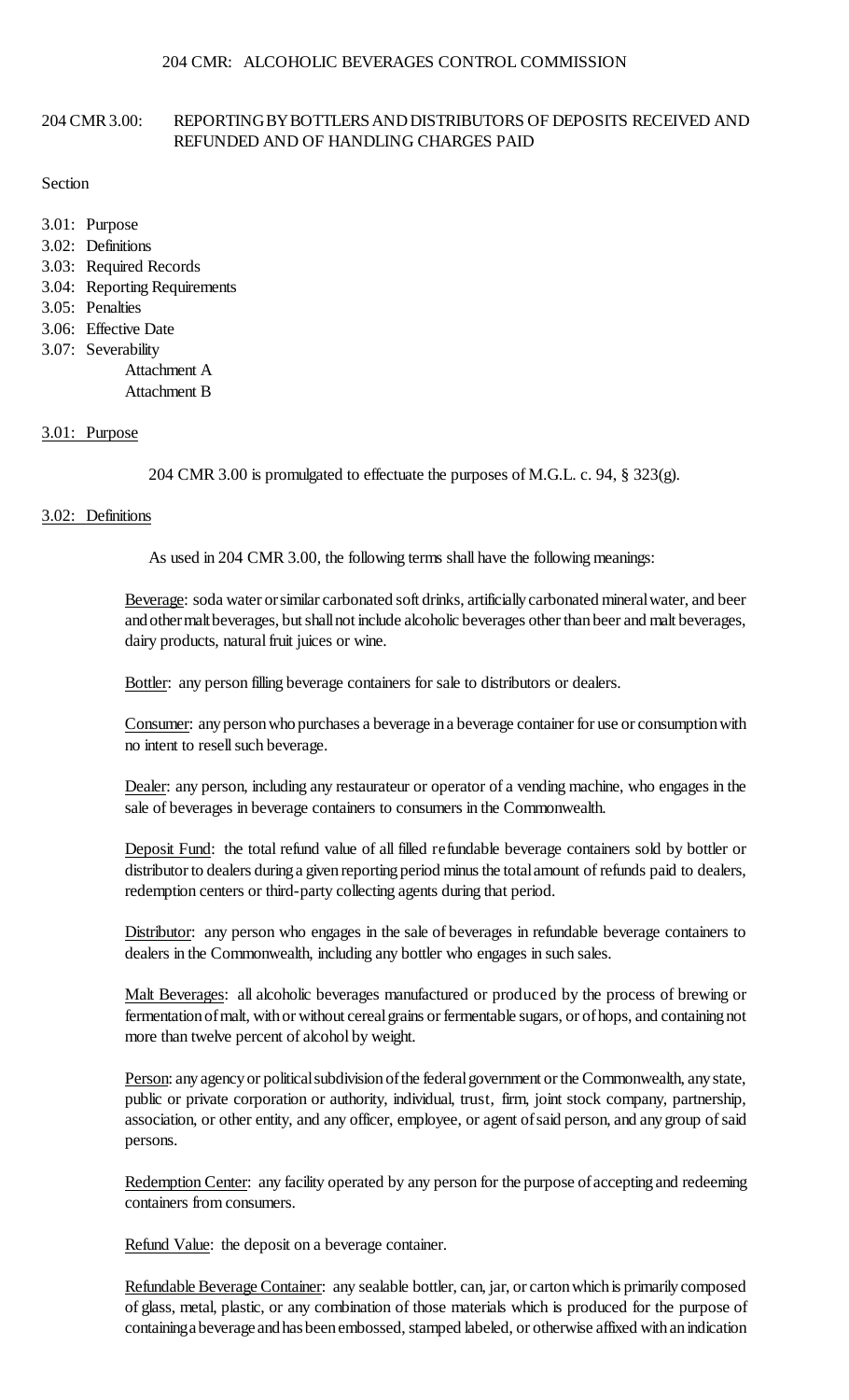of refund value.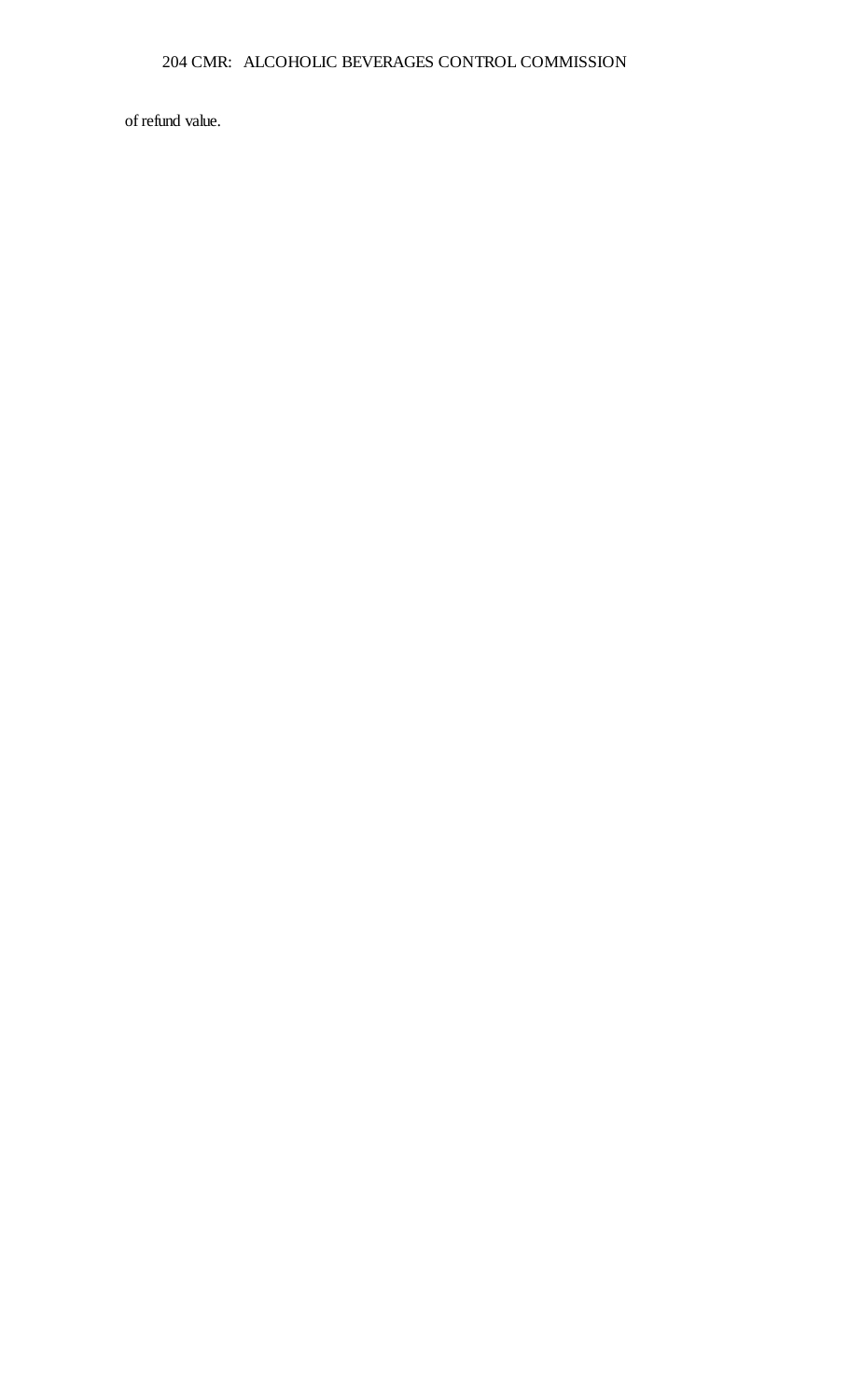#### 3.02: continued

Refundable/Reusable Beverage Container: any beverage container so constructed or designed that it is structurally capable of being refilled and resold by a bottler at least ten times after its initial use.

Reporting Period: one calendar month.

Restaurateur: any person who operates a business for the sale of prepared food and/or alcoholic beverages for immediate consumption in the area under his control.

Third-Party Collecting Agent: any person authorized to redeem containers on behalf of bottlers or distributors.

#### 3.03: Required Records

(1) Any bottler or distributor who sells to dealers any filled refundable beverage containers shall record for every such transaction the total refund value of the containers sold. Bottlers and distributors shall maintain records of all such transactions using standard and consistent accounting practices.

 agents any refunds for empty beverage containers shall maintain records of all such payments using (2) Any bottler or distributor who pays to dealers or redemption centers or third-party collecting standard and consistent accounting practices.

 agents any handling charges shall maintain records ofallsuch payments using standard and consistent (3) Any bottler or distributor who pays to dealers or redemption centers or third-party collecting accounting practices.

### 3.04: Reporting Requirements

 (1) No later than 60 days after the expiration of each reporting period, each bottler and distributor shall file with the Commission a form similar to Attachment "A"to 204 CMR 3.00 which shall contain the following information:

 (a) the totalrefund value of all refundable beverage containers sold to dealers and/or distributors during the reporting period.

(b) the total amount of refunds paid to dealers and/or distributors, redemption centers or third-party collecting agents during the reporting period.

(c) the value of the deposit fund for the reporting period.

(d) the total amount of handling charges paid to dealers and/or distributors, redemption centers or third-party collecting agents during the reporting period.

 the Commission, at the time such bottler or distributor files a form covering the first reporting period following the effective date of 204 CMR 3.00, a form similar to Attachment "B" to 204 CMR 3.00 which shall contain the same information required under 204 CMR 3.04(1)(a) through (d), but which shallcover the period starting July 1, 1983 and ending on the last day of the month preceding the first reporting period. For example, if 204 CMR 3.00 becomes effective on January 1, 1984, each bottler and distributor, on or before March 31, 1984, shall file two forms: one covering the reporting period (2) Notwithstanding the provisions of 204 CMR 3.04(1), each bottler and distributor shall file with January 1 - January 31, 1984 and one covering the period July 1 through December 31, 1983. For the purposes of 204 CMR 3.04, the responsibility for reporting the information relating to refundable/reusable containers shall be exclusively that of bottlers, and not of distributors.

### 3.05: Penalties

The Commission shall monitor the implementation of, and the Attorney General and the district attorneys shall enforce 204 CMR 3.00. Any bottler or distributor who violates any provision of M.G.L. c. 94, § 323(g) and 204 CMR 3.00 promulgated thereunder, shall be subject to a civil penalty for each violation of not more than \$1,000.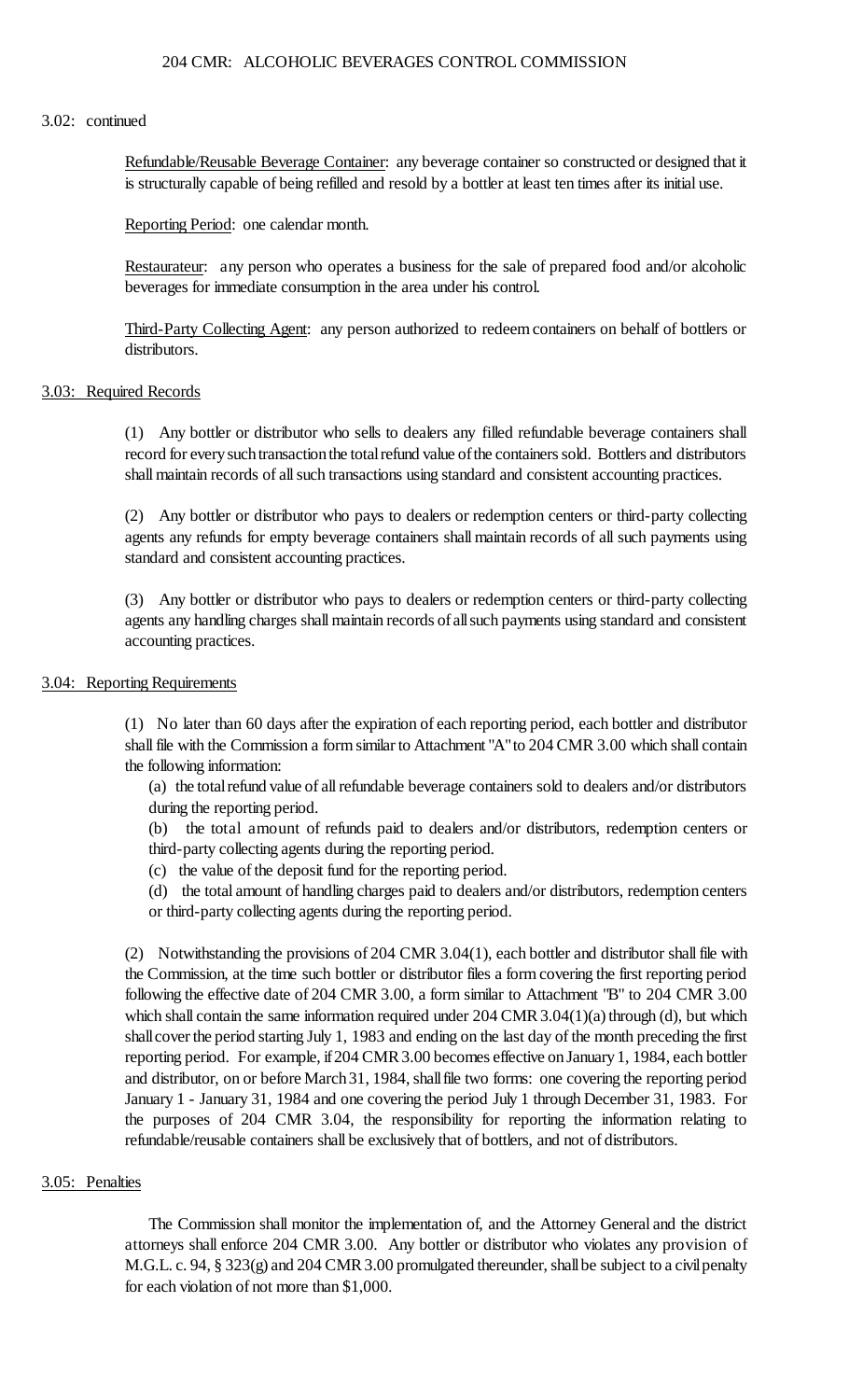## 204 CMR: ALCOHOLIC BEVERAGES CONTROL COMMISSION

## 3.06: Effective Date

204 CMR 3.00 shall take effect on January 1, 1984.

## 3.07: Severability

The provisions of 204 CMR 3.00 are severable, and if any provision or the application thereof is held by a court of competent jurisdictionto be invalid, such invalidity shall not affect any other provision of 204 CMR 3.00.

### REGULATORY AUTHORITY

204 CMR 3.00: M.G.L. c. 94, § 323(g); M.G.L. c. 30A.